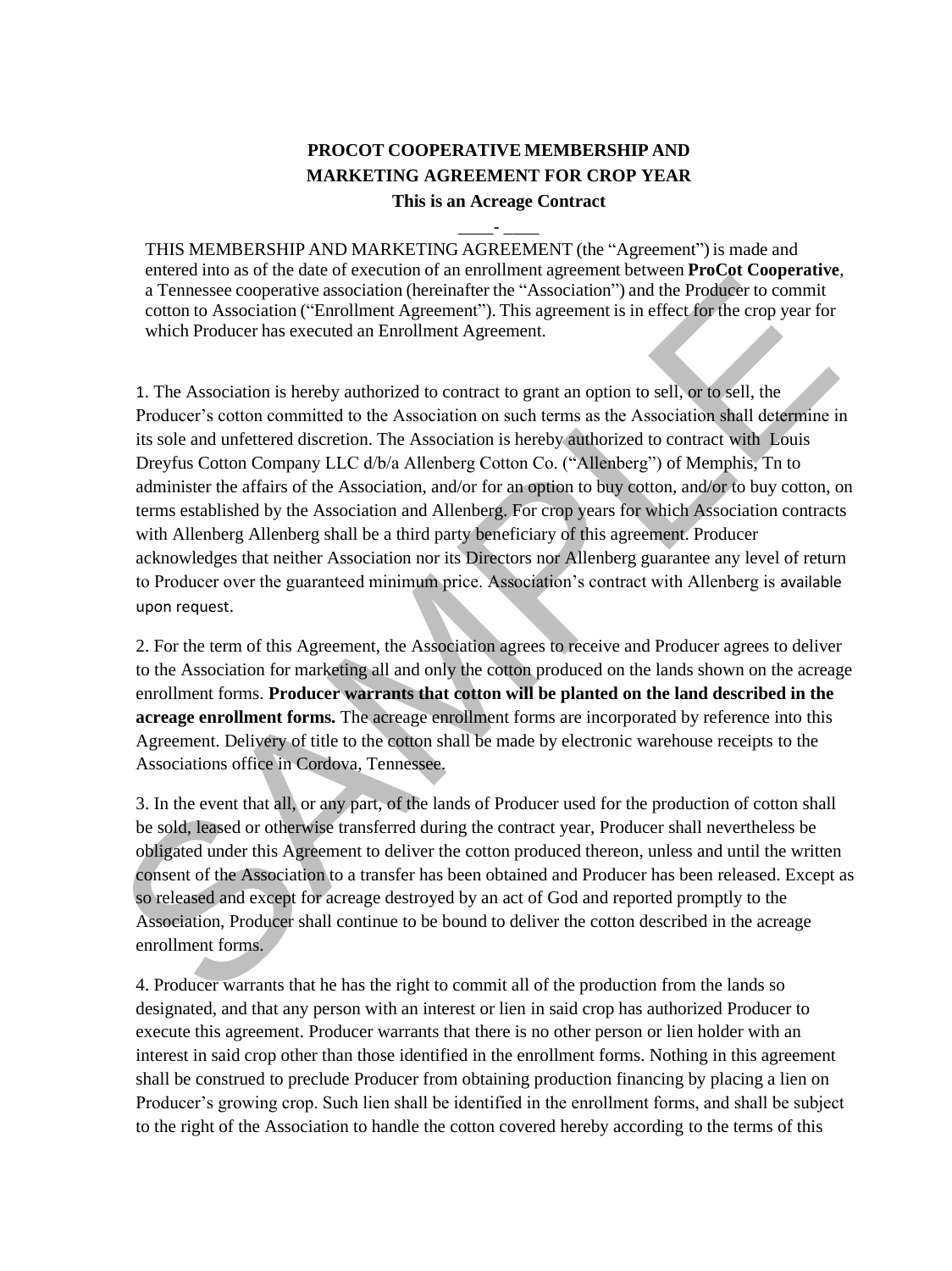Agreement. In any such event, the lien holder shall stand in the place of Producer as such lien holder's interest appears and until such interest is satisfied.

5. Failure to deliver to the Association the cotton covered by this Agreement within thirty (30) days subsequent to the ginning thereof shall be prima facie evidence of Producer's breach of this Agreement. If there is a breach or threatened breach of this Agreement by Producer, without waiver of the right to arbitrate, the Association shall be entitled to an injunction to prevent the breach or further breach and to a decree of specific performance of this Agreement. Pending the adjudication by arbitration, the Association shall be entitled to a temporary restraining order and preliminary injunction against Producer. Seeking and obtaining such relief from court shall not be a waiver of arbitration.

6. If any party is in breach or threatens a breach of this Agreement, and another party, or the third party beneficiary, successfully brings a legal action and/or arbitration with regard to the breach or threatened breach, the party in breach shall pay all costs, expenses and fees, including reasonable attorney's fees resulting from the breach.

7. Title to all cotton and the electronic warehouse receipts for such cotton shall pass from Producer to the Association upon its delivery to the Association.

8. The By-laws of the Association, this Membership and Marketing Agreement, and the Enrollment Agreement and enrollment documents together form the contract between the Association and Producer.

9. It is understood and agreed that the Association may have multiple programs or pools of cotton based upon areas of growth, variety, time of placing cotton with the Association, or other factors. Such programs or pools shall be opened and closed at such times as the Board of Directors or the Association's designee may determine. furthe breach and to a decree of specific performance of this Agreement. Pending the adjointant<br>ty whitnion, the Association shall be entitled to a temporary restraining order and preliminary<br>higherdon against Producer. Se

10. The decisions made by the Board of Directors shall be final and binding concerning the terms of contracts for administration and/or marketing the cotton of members.

11. This Agreement shall inure to the benefit of and be binding upon the heirs, successors and assigns of the parties hereto, but no assignment shall release the original parties.

12. Should any part of this Agreement be held to be void, or unenforceable, or unconscionable, then in such event, the remaining provisions of this agreement shall continue to be binding upon the parties hereto.

13. Producer acknowledges that it is sometimes difficult to get a quorum of members to attend membership meetings or for other actions. Provided Producer has not granted a proxy to some other person for a given meeting, Producer grants to the President of the Association, and in his absence or inability to act grants to the Vice-President, a proxy to vote at any membership meeting that Producer does not attend. The Board of Directors of Association is granted authority to amend the Bylaws, and they shall be available to the members online and/or on request. Amended Bylaws shall apply only to agreements made after the effective date of any amendments.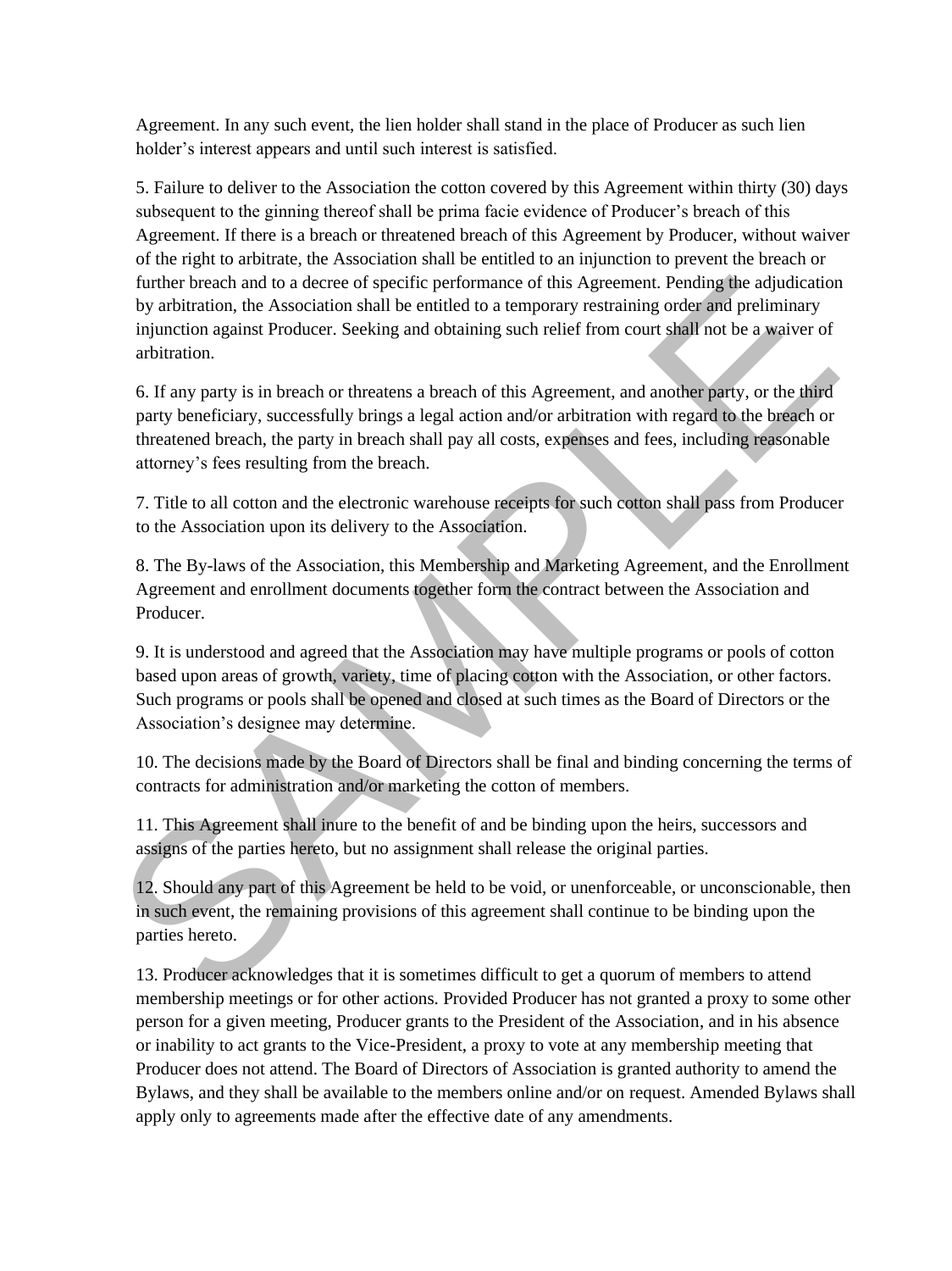14. The term of the Membership and Marketing Agreement shall be from the date of enrollment and for the crop year from August 1 of the calendar year of enrollment to July 31 the following calendar year. A Producer who does not execute an agreement to deliver cotton to the Association for a given crop year, shall not remain a member, and shall have no membership, distribution or voting rights during such year. The termination of this Agreement by either party shall have no effect on preexisting rights and obligations of the former member and the Association.

15. The Enrollment Agreement, when executed by the Association, shall be and constitute Producer's certificate of membership in the Association. The signature of the Lessor on an enrollment document shall confirm Lessor's agreement to membership. If tenant or other party has signed for the Lessor, the person signing for Lessor or other party warrants his authority to make Lessor or other party a member of the Association.

16. Governmental duties and responsibilities may be transferred, thus as used herein the terms Commodity Credit Corporation (CCC), Farm Service Administration (FSA), and/or United States Department of Agriculture (USDA) shall be applicable to the agency or authority that performs the functions historically performed by the CCC, FSA and/or USDA.

17. Producer designates a gin as Producer's agent to receive payments, Producer may gin its cotton elsewhere, but the original gin agent will receive payment for Producer unless the Producer member executes a gin change agent form. Designation of gin agent is at the sole discretion of Producer.

18.

a.) In case of dispute, at the request of either party, the parties will engage in mediation, with the costs of the mediator shared equally by the parties. Because the statutes of limitation or arbitration rules might require a commencement of legal steps to preserve claims, the parties recognize that arbitration or a lawsuit might be commenced before the meditation to preserve claims, however, after such commencement, if any, the parties will delay the arbitration or litigation for a reasonable period of time in which to conduct a mediation. If the parties cannot agree on a mediator each will nominate one qualified, professional, independent mediator, and a flip of a coin will determine the mediator. 15. The Encollent Agreement, when executed by the Association, shall be and opacitive and space that the and space that the and space of the Lessor on an encollent document shall confirm Lessor's agreement to membership.

b.) The privilege of membership in ProCot is extended to producers across most of the cotton producing states of the United States, and widespread membership is beneficial to the membership. The Producer's cotton is to be shipped in interstate or foreign commerce. ProCot Cooperative is a Tennessee Cooperative and Tennessee law will govern, except that the Federal Arbitration Act will govern arbitration. All disputes arising under, relating to, or in connection with this Agreement, including the issue of arbitrability, shall be resolved by binding arbitration pursuant to the arbitration rules of the American Cotton Shippers Association. Those arbitration rules can be found on line at the website of the American Cotton Shippers Association, or on request from the Association. In case of arbitration or litigation, the substantially prevailing party shall be entitled to an award of attorney fees, expenses, and costs. In case of litigation in connection with or related to this agreement, the parties agree to non-exclusive jurisdiction and venue of the state and federal courts in Memphis, Tennessee. Judgment may be entered upon the arbitration award.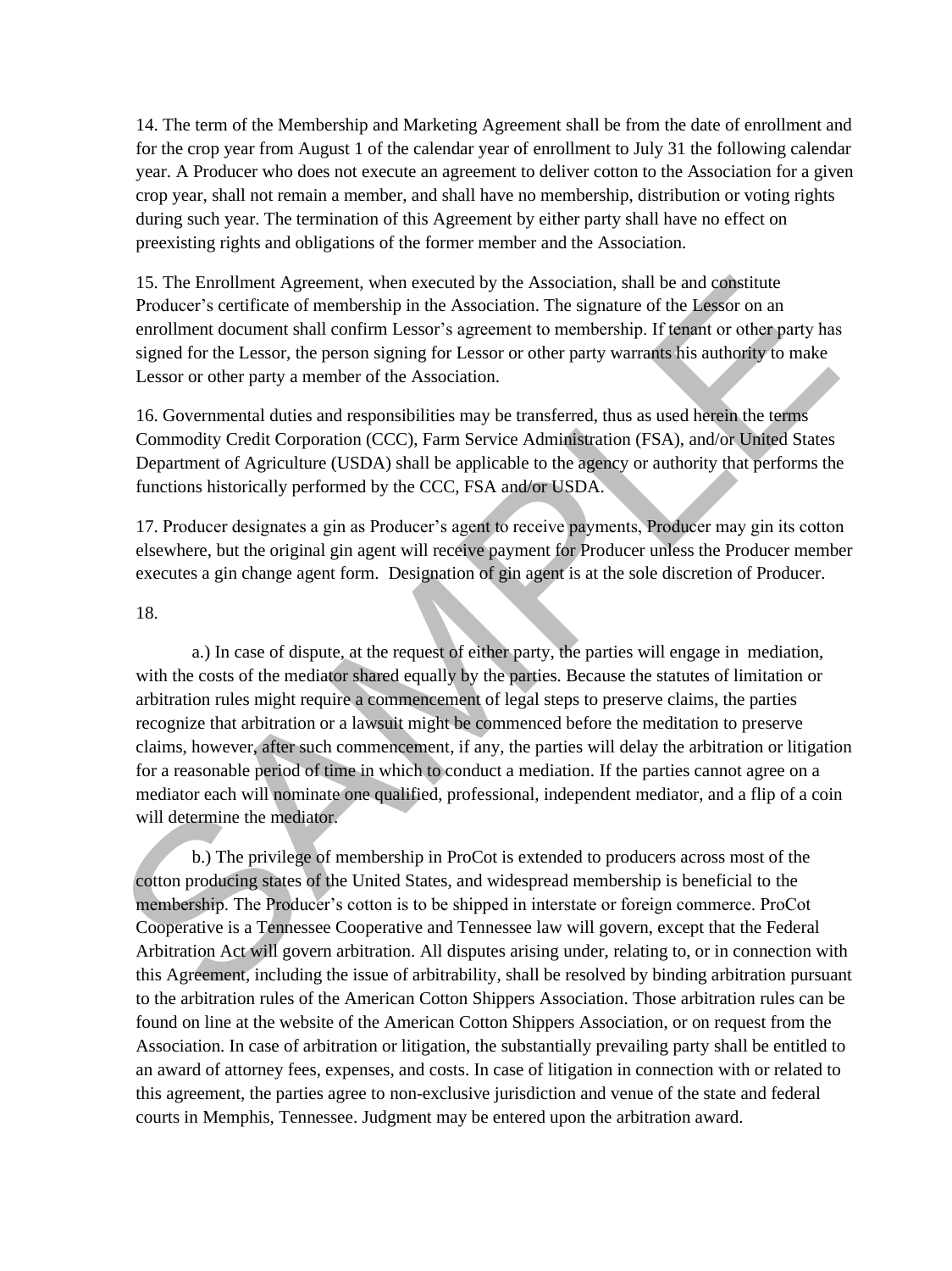c.) Producer and Association are satisfied with common law and contractual rights thus they voluntarily, knowingly, and intelligently waive the provisions of any applicable deceptive trade practices act or consumer protection act, however named.

19. The Producer represents and warrants that good farming practices will be followed, and all cotton delivered under this Agreement will be Upland Cotton, will be in good condition, will be produced in the crop year designated on the Enrollment and Membership Agreement and the enrollment forms, and will be ginned on a saw-gin. Producer further represents and warrants that the cotton will not be false packed, water packed, mixed packed, reginned or repacked.

20. The amount paid to the members may vary depending upon the time a particular program or pool was created or made available or joined or by the geographical area in which the Producer's farm is physically located, quality, BCI, or other factors. Provided Producer is not in breach, the amount, if any, that Producer shall be paid above an amount equal to the U.S. government loan shall be the same as other Producers in the same program or pool but may be adjusted for quality differences, warehouse charges, and time of delivery.

21. Producer hereby declares and warrants to the Association that all of the cotton delivered or to be delivered for the crop year designated is or will be free from all liens of any character, save and except the liens set out in the enrollment forms. If no liens are in effect on the date of the execution of this Agreement, but liens become effective thereafter the Producer will immediately notify the Association in writing of any such liens. Producer hereby agrees and promises to save and hold harmless and to indemnify the Association from and against any claim or loss including attorney fees arising out of any lien affecting the cotton. Producer warrants and represents that this contract is made with full knowledge, consent and authority of the landowner, lien holder, and all other interested parties. Producer agrees to indemnify and hold Association harmless from all loss, damage and expense, including reasonable attorney's fees, suffered by Association, by reason of Producer's execution of the contract without authority, or failure to account to any interested party, or for failure to pay and discharge any lien or security interest. enrollment forms, and will be ginned on a saw-gin. Producer further represents and worrants that<br>coton will not be false packed, water packed, mixed pucked, regimed or repaised.<br>20. The amount paid to the members may vary

22. Producer acknowledges that the other members of the Association are dependent on cooperation from all members of producer's pool. Producer shall provide such yield and progress information, as the Association shall request by email or otherwise. The producer will have no affirmative duty to initiate communications to the Association about his crop except for damaging events specific to the producer's acreage (such as hail or drought, insect, etc damage). The crop shall be accessible to the field men of the Association and those it authorizes, who may enter the fields at any time to inspect the crop. This is an acreage contract, thus, so long as the producer has given good faith initial production estimates, uses good farming practices, timely provides required information, and delivers all of his production from the described acreage, he shall have no responsibility to deliver any more or less than the cotton produced on the described acres.

23. Producer acknowledges that the USDA imposes payment limitations upon USDA Farm Program entitlements, payments, and benefits, and that this Agreement does not take into consideration such limitations. **In the event Producer's payment limitation, or income limitations, or adjusted gross income limitations, or other loss eligibility for government programs, or changes in USDA Farm Programs, causes the Association or the buyer from the Association to pay in**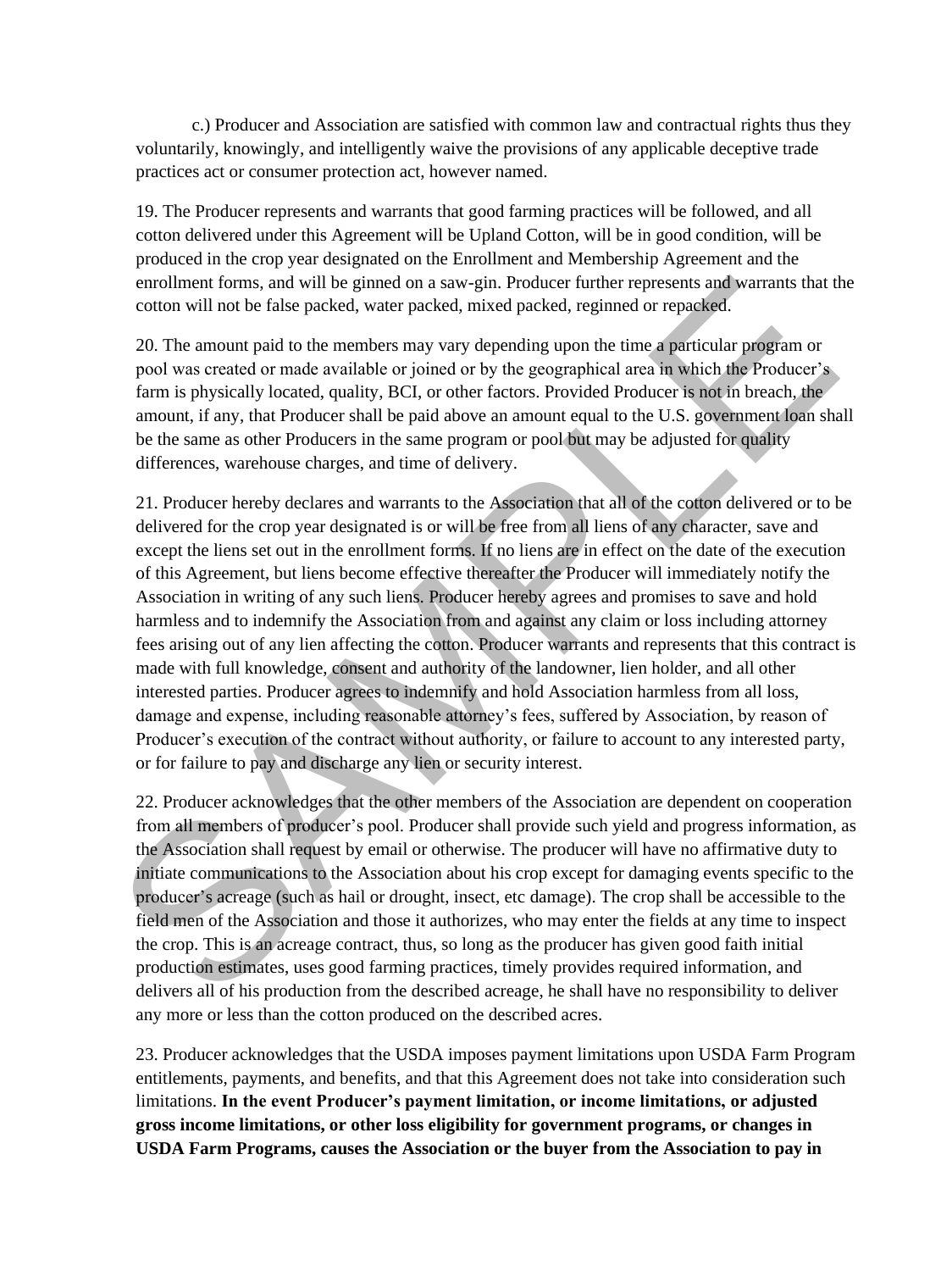**excess of the Adjusted World Price ("AWP") at time of, or in connection with redemption, then Producer will promptly reimburse Association for its allocated share of such redemption cost in excess of AWP as determined by Association in its discretion. The parties intend that the buyer's redemption cost shall not exceed AWP, and that any redemption cost in excess of AWP shall be for the involved Producers' accounts.** 

Producer acknowledges that the farm program for the crop year may be changed, modified, and/or sequestered by Congressional or administrative action prior to or after the execution of this agreement. If so, it is agreed that payments and distributions may be adjusted by ProCot in reasonable proportion to the changes in the farm program. Producer will be notified of the reasons for any such adjustment. Producer acknowledges that cotton classed with remarks 71/72 (plastic) has less market value and that ProCot may, at its discretion, refuse to accept such bales.

24. If the Association contracts with Allenberg Cotton Co. Allenberg Cotton Co., in its discretion, may attempt to achieve a price enhancement for the benefit of the Association, and through the association, for the Producer. **There is no guarantee of an enhancement.** Allenberg's interest in doing this is to enhance, attract and keep the business of Association, and through Association, the business of Producer. Allenberg will also be attempting to maximize its own returns, and these activities may produce a conflict of interest. Allenberg may from time to time enter into agreements with other cooperatives, associations, or third parties in which it seeks to enhance their interests and these activities also may produce a conflict of interest. It is agreed that Allenberg has no duty to subordinate its own interests or the interests of others in order to enhance the price of the cotton of the Association and its members. Any conflict of interest waived. Cotton markets are highly risky and volatile. The sole remedy of Producer for failure to receive a desired price enhancement will be to decline to sign up with Association in the future. The sole remedy of Association for failure to receive a desired price enhancement will be to decline to contract with Allenberg in the future. sequenced by Congessional or administrative action<br>eigenstered by Congessional or administrative action prior to or after the execution of this agreement. If so, it is agreed that payments and distributions may be adjusted

25. Producer acknowledges that Association must have the ability both to act for Producer and to verify crop production. Producer hereby irrevocably constitutes and appoints the Association, acting through its designated employees and/or its Administrator(Allenberg), as Attorney-In-Fact for and on behalf of the Producer for the purposes of: (a) obtaining and handling receipts in Producer's name and/or conducting title transfers of warehouse receipts (paper or electronic) as Agent or Attorney-in-Fact for and on behalf of the Producer or for the protection of any persons who may lawfully come into possession of the receipts; (b) taking delivery of cotton samples and cotton warehouse receipts or equivalent; and (c) requesting and receiving from any cotton gin, warehouse, broker, cooperative, classing office, insurer, insurance agent, Commodity Credit Corporation, Cotton Board, Farm Service Agency, Risk Management Administration, U.S. Department of Agriculture (USDA), EWR, Inc., Internal Revenue Service, The Seam, LLC and/or from any other source, the following data and information pertaining to the crop year(s) mentioned in the enrollment form(s): the number of bales of cotton ginned, warehoused, produced, or sold, and the number of acres of cotton (or other crops) planted, certified and harvested, on the farms listed in the enrollment form(s) and on any other farms farmed by Producer; Producer's and Producer's farms' eligibility for cotton loan payment programs; classing information for cotton Produced by Producer;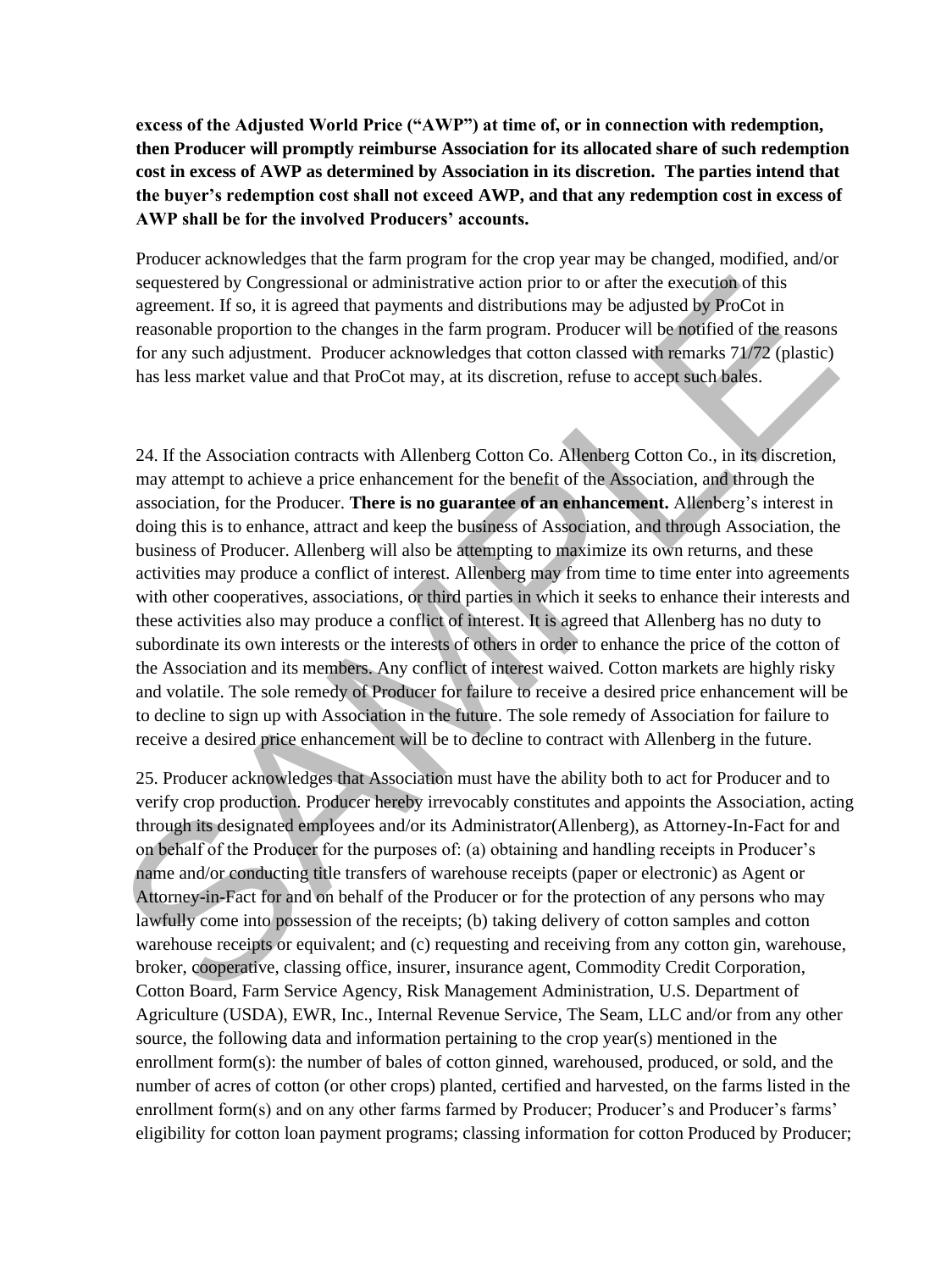all USDA forms containing any information concerning Producers' farms. Producer hereby irrevocably grants to the said attorney-in-fact full power and authority to do and perform all acts and things requisite or appropriate to be done as fully as the Producer might or could do if personally present in order to investigate to determine if Producer as complied with Producer's obligations to Association. Producer acknowledges its obligation to the Association and to the other members of Association to fully perform its obligations to Association, and Producer directs the persons and entities listed above, including but not limited to the Farm Service Agency and Risk Management Administration, to provide the information described above when requested by Association, whether that information is requested during the specified crop year or at some other time. This power of attorney is a power coupled with an interest. In reliance on the irrevocable grant of the above powers, Association accepts Producer as a member, provided it meets all other necessary qualifications.

26. Producer represents that he is experienced in cotton production and sale, and that based on Producer's experience and knowledge of the cotton market Producer has elected to market cotton through the Association in full awareness of the risks thereof.

27. For cotton delivered to the Association, the Producer does hereby certify as follows:

- A. Producer represents that all cotton shall be eligible for USDA loan and loan deficiency payments; that the cotton was produced in Producer's capacity as a lessor, land owner, tenant or sharecropper, and that all procedures, including the filing of necessary forms or reports, required by the USDA to make the cotton eligible have been completed. The Price Support Division of the USDA requires that in order to be eligible for the loan all farm numbers, state and county codes, individual or entity names, including landlords', and SSN's/Tax ID's provided to ProCot must match exactly the information in the FSA-578 Report of Acreage filed with the county office. If information is discrepant, ProCot may refuse to accept the cotton or reject it after acceptance. Administration, to provide the information described above when requested by Association, whethat information is equested by the information is equested to the antony is a power coupled with an interest. In reliance on th
	- B. The Association is hereby authorized to pledge the cotton to the Commodity Credit Corporation as security of any amounts loaned by the Commodity Credit Corporation to the Association on the cotton pursuant to the current Cotton Cooperative Loan Agreement, plus charges and interest, and the cotton so pledged by the Association to the Commodity Credit Corporation shall be redeemable only by the Association.
	- C. The Producer has a legal right to deliver the cotton to the Association and to authorize the Association to pledge the cotton to the Commodity Credit Corporation and to make the representations, warrants and agreements contained herein.
	- D. The cotton has not been previously sold or repurchased or placed in the CCC loan and redeemed.
	- E. Producer is an eligible producer under the current CCC Cotton Loan Program Regulations for a loan on the cotton.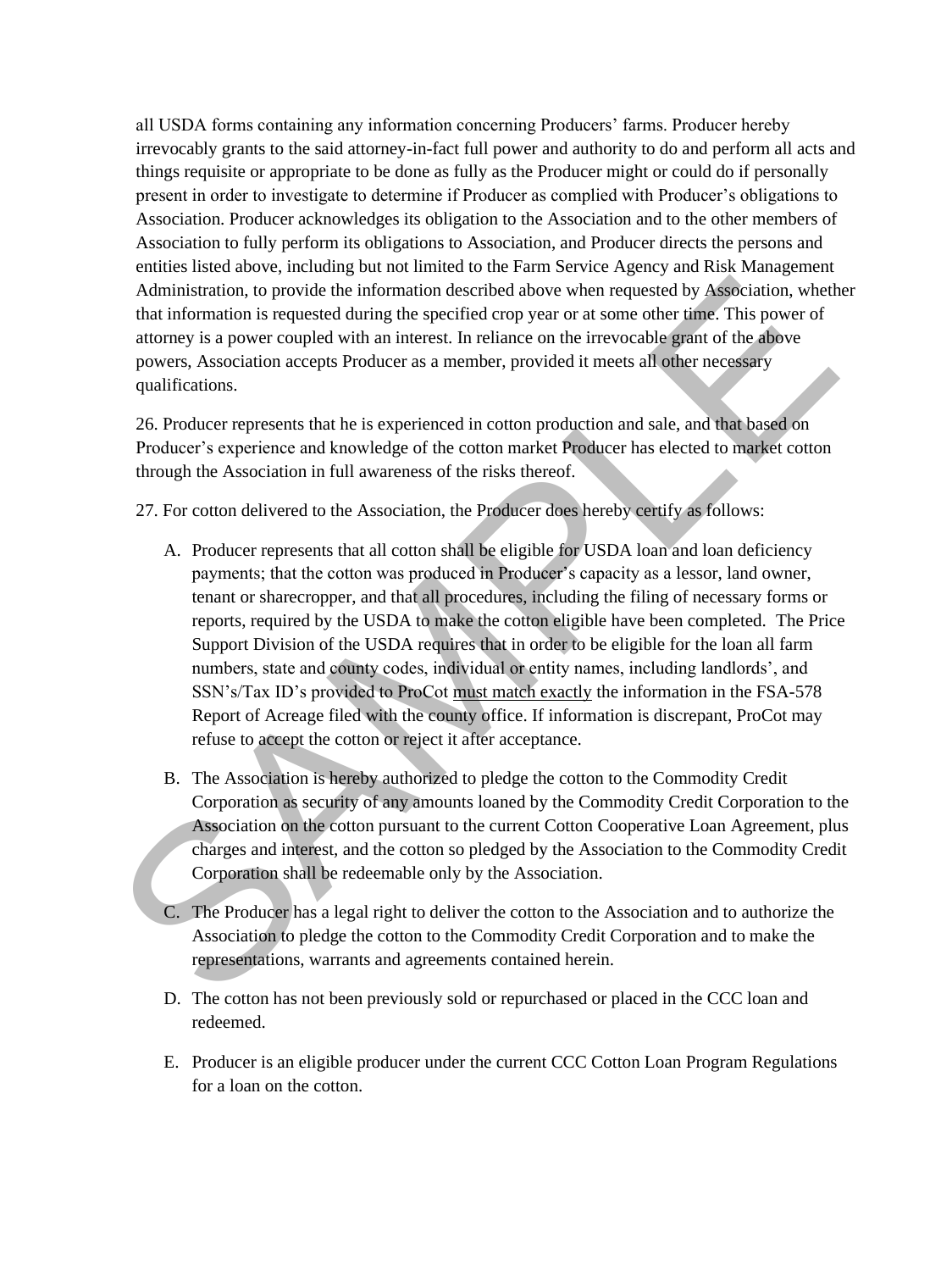F. Producer certifies that all cotton delivered for his account from the current crop, which is pledged to the Commodity Credit Corporation by the Association meets CCC requirements and the requirements of this agreement.

28. The Association will distribute to Producer his share of CCC loan within five (5) business days of receipt of such payments from USDA. If cotton is not placed under loan the first payment will be made no later than 15 business days after receipt of USDA class data and electronic warehouse receipts, and will be equal to at least the CCC loan rate at the Warehouse, less cotton board.

29. **ELECTRONIC COMMUNICATIONS AND DATA**. ProCot may use electronic means for contracting with members, correcting errors, giving notices about meetings, and/or otherwise communicating with members. Electronic records and communications shall be binding on the parties. Member has provided an email address to ProCot and member agrees to keep it current and to stay abreast of notices and information provided by email. The parties shall immediately notify each other in writing (which may include an electronic writing) of any error in records or communications. If member establishes an electronic password, member will not allow an unauthorized person to use member's password, and member will be bound by any communication made using such password. Without limiting the signs or symbols that may constitute an electronic signature or limiting other possible examples of the use of an electronic signature, member agrees that a typed name at the end of an email communication is an electronic signature. ProCot takes reasonable precautions to protect the security of your communications and data. However, communications over the internet and computers linked to the internet run the risk of hacking, breaches and failures. ProCot and its administrator cannot and do not guarantee complete security. receipts, and will be equal to at least the CCC loan rate at the Warehouse, less cofoon board.<br>
29. ELECTRONNIC COMMUNICATIONS AND DATA. ProCot may electromic means to<br>contracting with members, relectromic records and comm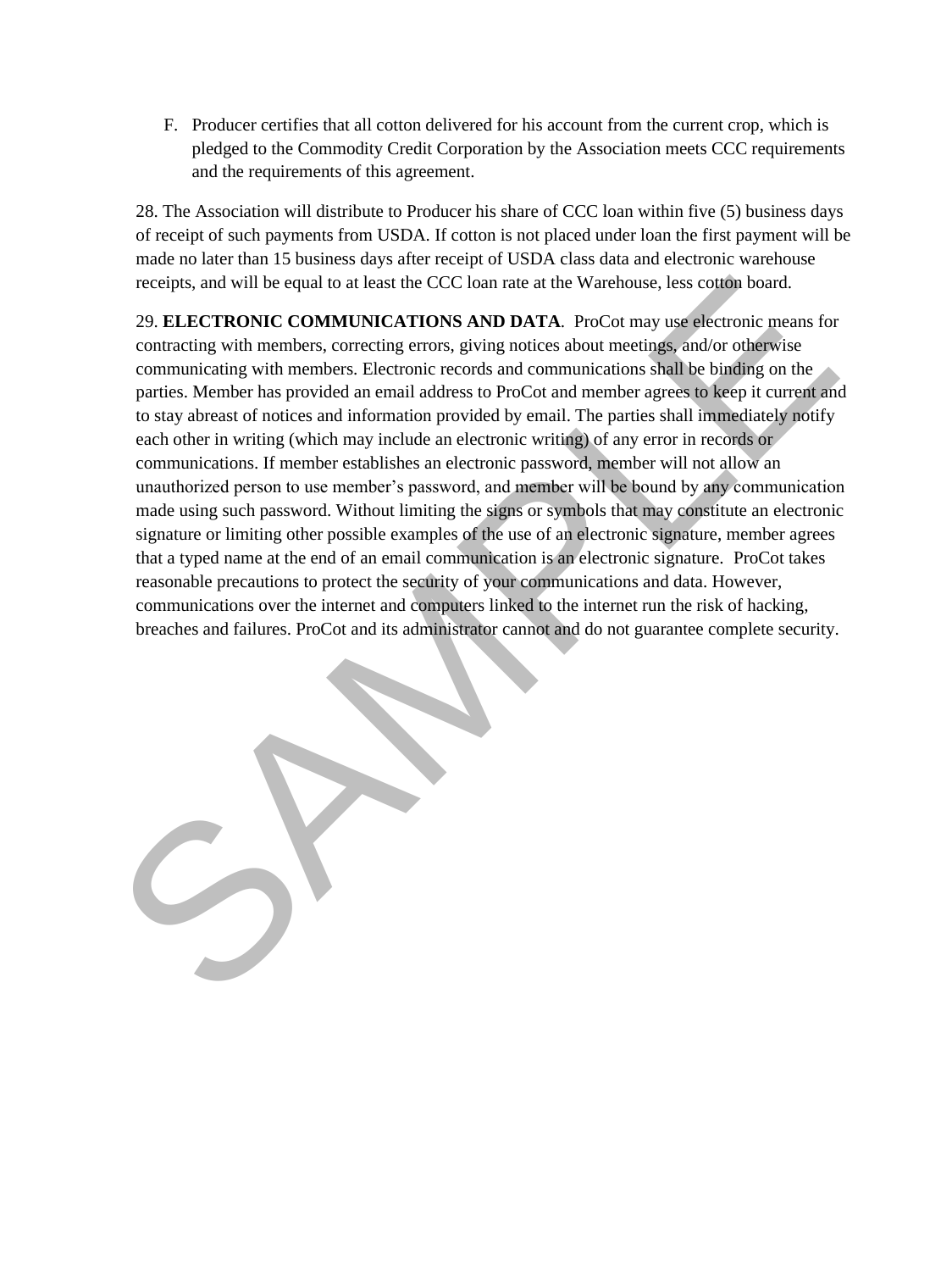### **PROCOT COOPERATIVE**

#### **Enrollment and Membership Agreement for Crop Year \_\_**

#### **Acreage Contract**

The undersigned Producer hereby becomes a member of ProCot Cooperative ("Association"), and agrees to the terms of the current online Membership and Marketing Agreement for the crop year above specified. The Producer may not withdraw from membership until the end of the crop year specified. During the term of this Agreement Producer authorizes the Association to exclusively handle the cotton produced by or for Producer on the lands designated. **Producer and Agent have read the Membership and Marketing Agreement for the above specified crop year and the Association's By-laws, and they are incorporated herein as part of this Agreement by reference. Producer warrants: that Producer will plant the cotton described, that Producer, Producer's land, and the cotton grown thereon are eligible for government programs; that all information provided is accurate; and neither Producer nor any co-applicant is delinquent on any federal non-tax debt. The Price Support Division of USDA requires that all ProCot enrollment details must match exactly the information registered at the county office, or cotton will be ineligible for loan. See section 27 A of the Membership and Marketing Agreement. Producer warrants that the Enrollment Details Form (online Document ID \_\_\_\_\_\_\_\_), the Lessor Participation Form, if applicable (online Document ID \_\_\_\_\_\_\_ ); and, if applicable, the Fixation Addendum (online Document ID \_\_\_\_\_\_\_) have been fully and accurately completed. By their online Document IDs they are incorporated herein as part of this Agreement. Payments will be made on the schedule set forth in the Acreage Enrollment Form.** 

For the crop year specified, Producer irrevocably assigns to the below designated Agent, all proceeds due the undersigned from Association. Payments to the Agent shall constitute full discharge of the Association's obligation to Producer to the extent of those payments and to the same extent as if those payments were made directly to the Producer. The Producer authorizes Agent to transfer cotton produced by Producer to the Association by delivery of electronic warehouse receipts. Agent agrees to act as Producer's Agent. It will receive payments on Producer's behalf and make delivery to Association of the cotton from the farms listed by Producer. Agent shall perform lien searches. From funds received from Association, Agent shall first satisfy any outstanding liens or other encumbrances on the cotton (or proceeds), and next pay fees or commissions due Agent. Payment by the Agent to itself or Producer shall constitute a certification by the Agent that neither the cotton (nor the proceeds) was or is subject to any further lien or encumbrance. Agent will indemnify and hold Producer, the Association, and Allenberg Cotton Co. harmless from any loss and legal fees resulting from Agent's failure to perform its duties. Lessor authorizes Agent to receive notices and payments on Lessor's behalf. Any dispute arising between or among Agent, Producer, Lessor, Association and/or Allenberg Cotton Co. will be resolved exclusively by final binding arbitration pursuant to the Federal Arbitration Act and the arbitration rules of the American Cotton Shippers Association. Allenberg Cotton Co. is a third party beneficiary of this Agreement. 27.4.0.1.0.1.2. Mathematical Andreas Association. The colume the matrix in the Encyclopedia China China China China China China China China China China China China China China China China China China China China China Chi

Agreed this \_\_\_\_\_\_\_\_ day of \_\_\_\_\_\_\_\_\_\_\_\_\_\_\_\_\_\_\_, 20\_\_\_\_ for Pool

#### **PRODUCER:**

{ Name }

Address } { City, State, Postal Code }

ProCot Cooperative

**ASSOCIATION:** 

7255 Goodlett Farms Parkway PO Box 2375, Cordova, TN 38018-2375

Signature:

Signature:\_\_\_\_\_\_\_\_\_\_\_\_\_\_\_\_\_\_\_\_\_\_\_\_\_\_\_\_\_\_\_\_\_\_\_\_\_\_

 $\overline{\phantom{a}}$  , and the contract of the contract of the contract of the contract of the contract of the contract of the contract of the contract of the contract of the contract of the contract of the contract of the contrac Printed name of person signing

\_\_\_\_\_\_\_\_\_\_\_\_\_\_\_\_\_\_\_\_\_\_\_\_\_\_\_\_\_\_\_\_\_\_\_\_\_\_\_\_\_\_\_\_\_\_ Printed name of person signing

#### **AGENT:**

{ Name } Address } { City, State, Postal Code }

Signature:

\_\_\_\_\_\_\_\_\_\_\_\_\_\_\_\_\_\_\_\_\_\_\_\_\_\_\_\_\_\_\_\_\_\_\_\_\_\_\_\_\_\_\_\_\_\_ Printed name of person signing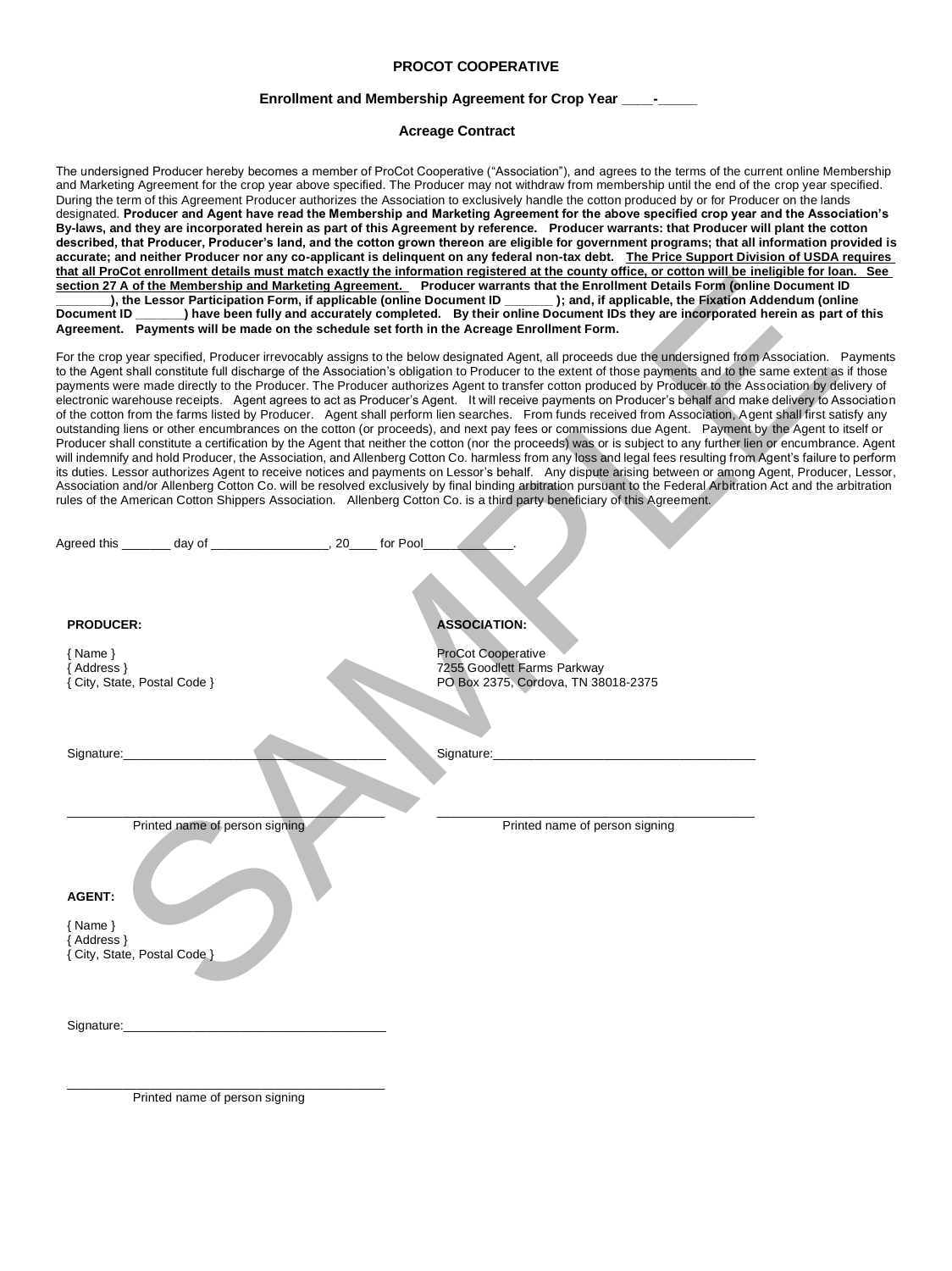**Document ID \_\_\_\_\_\_\_\_\_\_**

## **PROCOT COOPERATIVE**

## **Enrollment Details**

## **Acreage Contract**

| Pool                               |                                                                         |                                |                                                              |  | <b>Terms</b>                                                                                              |                                                                   |                                        |                 |            |                                       |                                                                                                                                                                                                |  |  |
|------------------------------------|-------------------------------------------------------------------------|--------------------------------|--------------------------------------------------------------|--|-----------------------------------------------------------------------------------------------------------|-------------------------------------------------------------------|----------------------------------------|-----------------|------------|---------------------------------------|------------------------------------------------------------------------------------------------------------------------------------------------------------------------------------------------|--|--|
|                                    |                                                                         |                                |                                                              |  |                                                                                                           |                                                                   |                                        |                 |            |                                       |                                                                                                                                                                                                |  |  |
|                                    |                                                                         |                                |                                                              |  |                                                                                                           |                                                                   |                                        |                 |            |                                       |                                                                                                                                                                                                |  |  |
| <b>FSA</b><br><b>State</b><br>Code | <b>FSA</b><br>County                                                    |                                |                                                              |  | Cotton<br><b>Acres</b>                                                                                    |                                                                   | <b>Total</b><br>Cotton<br><b>Acres</b> |                 |            | <b>Defer</b><br><b>Payment</b><br>to  | Lien on<br><b>Enrolled</b><br>Crop?                                                                                                                                                            |  |  |
|                                    |                                                                         |                                |                                                              |  | <b>Dry</b>                                                                                                | <b>Irr</b>                                                        |                                        | <b>Dry</b>      | <b>Irr</b> |                                       |                                                                                                                                                                                                |  |  |
|                                    |                                                                         |                                |                                                              |  |                                                                                                           |                                                                   |                                        |                 |            |                                       |                                                                                                                                                                                                |  |  |
|                                    |                                                                         |                                |                                                              |  |                                                                                                           |                                                                   |                                        |                 |            |                                       |                                                                                                                                                                                                |  |  |
|                                    |                                                                         |                                |                                                              |  |                                                                                                           |                                                                   |                                        |                 |            |                                       |                                                                                                                                                                                                |  |  |
|                                    | $\{ Name \}$<br>{ Address }<br>{ Name }<br>{ Address }<br>Farms/Acreage | Pool and Gin Selection<br>Code | { City, State, Postal Code }<br>{ City, State, Postal Code } |  | { Agent ID }<br>$\{$ SS/TIN $\}$<br>$\{$ Email $\}$<br>{ Phone }<br>Tract/Unit Gin Code<br><b>Planted</b> | {Representative }<br>Email Address }<br>Phone Number }<br>On Farm | <b>Acres Enrolled</b>                  | <b>Enrolled</b> |            | 5-Yr Yield History<br><b>Lbs/Acre</b> | <b>Contract Type</b><br><b>Producer</b><br>All cotton produced on acres enrolled by enrollment deadline will be delivered to ProCot unless ProCot allows an adjustment in its sole discretion. |  |  |

## **Farms/Acreage**

| <b>FSA</b><br>Farm<br><b>Number</b> | <b>FSA</b><br><b>State</b><br>Code | <b>FSA</b><br>County<br>Code | Tract/Unit Gin Code | Cotton<br><b>Acres</b><br><b>Planted</b> | <b>Acres Enrolled</b> |            | <b>Total</b><br>Cotton<br><b>Acres</b> | 5-Yr Yield History<br>Lbs/Acre |            | <b>Defer</b><br><b>Payment</b><br>to | Lien on<br><b>Enrolled</b><br>Crop? |
|-------------------------------------|------------------------------------|------------------------------|---------------------|------------------------------------------|-----------------------|------------|----------------------------------------|--------------------------------|------------|--------------------------------------|-------------------------------------|
|                                     |                                    |                              |                     | <b>On Farm</b>                           | Dry                   | <b>Irr</b> | <b>Enrolled</b>                        | Dry                            | <b>Irr</b> | Producer                             |                                     |
|                                     |                                    |                              |                     |                                          |                       |            |                                        |                                |            |                                      |                                     |
|                                     |                                    |                              |                     |                                          |                       |            |                                        |                                |            |                                      |                                     |

| <b>FSA Farm</b><br><b>Number</b> | <b>FSA State</b><br>Code | <b>FSA County</b><br>Code | <b>Tract/Unit</b> | <b>Lessor Name</b> | Tax ID | Percent<br><b>Share</b> | <b>Separate</b><br><b>Check</b> | <b>Defer</b><br><b>Payment to</b><br>Lessor |
|----------------------------------|--------------------------|---------------------------|-------------------|--------------------|--------|-------------------------|---------------------------------|---------------------------------------------|
|                                  |                          |                           |                   |                    |        |                         |                                 |                                             |
|                                  |                          |                           |                   |                    |        |                         |                                 |                                             |

## **Lien Holders**

{ Name } { Phone Number }

{ Address } { City, State, Postal Code }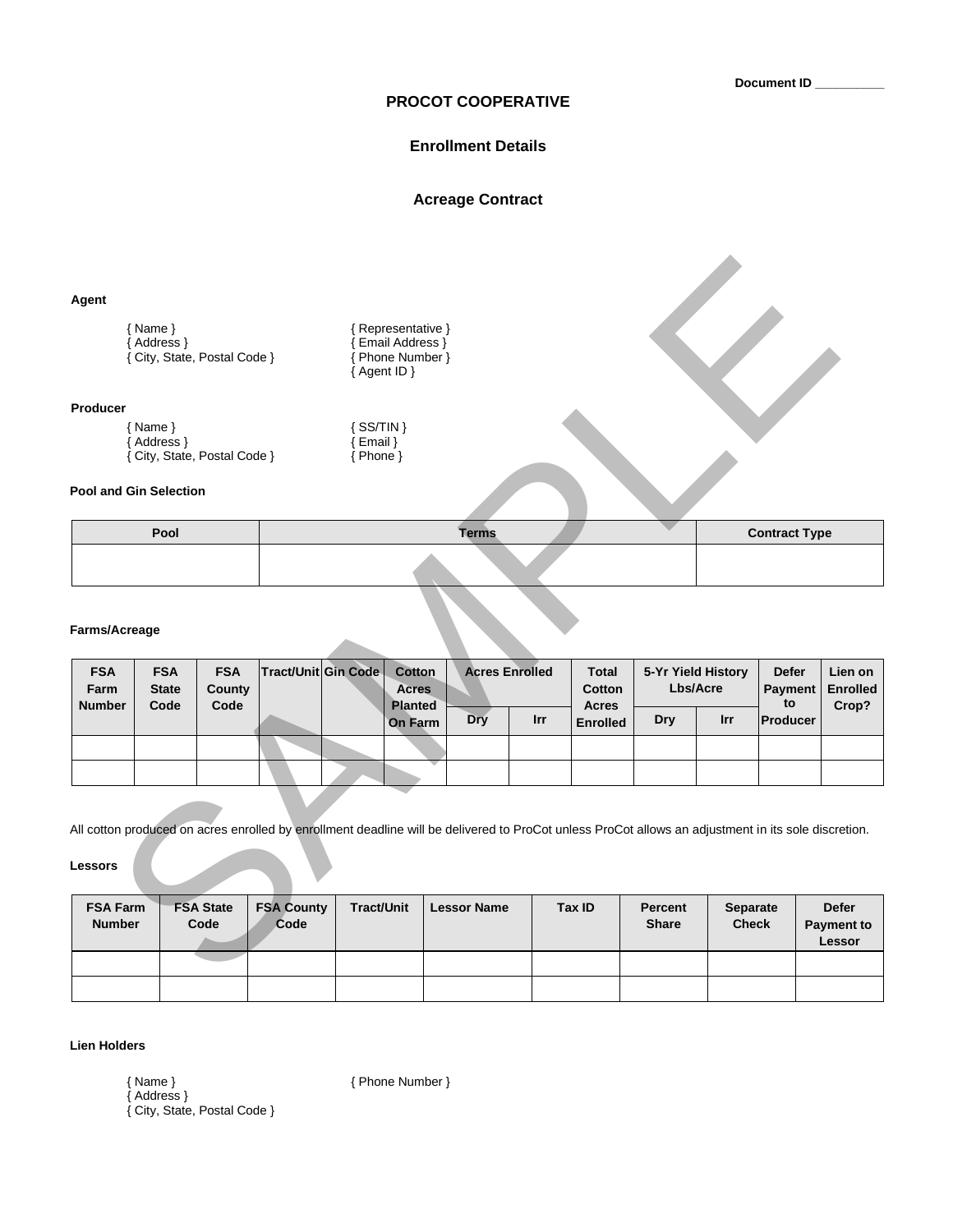#### **Crop Insurance**

{ Name } { Address } { City, State, Postal Code }

#### **Payment Terms**

Payment by \_\_\_\_\_\_\_\_\_\_ to:

{ Bank or Recipient Name } { Account Name } { City, State, Postal Code } { Account Number }

{ Address } { Routing Number }

Unless otherwise stated under Additional Terms, First payment will be at least equal to the government loan minus Cotton Board; minus warehouse charges. Government payments will be made by the Association within five (5) business days after receipt from the United States Government. If cotton is not placed under loan the first payment will be made no later than fifteen (15) business days after receipt of USDA class data and electronic warehouse receipts and will be equal to the CCC loan rate. Other Payments, if any, will be based on the Association's results, and whether Allenberg Cotton Co. pays any Enhancement, and may be made as follows: Second Payment-on or about Feb. 15; Third Payment-on or about May 15; Fourth and final Payment-on or about July 31. If this is a South Texas pool, payments, if any, may be made as follows: Second Payment-on or about Dec. 15; Third Payment-on or about Feb. 15; Fourth Payment – on or about May 15; Fifth Payment-on or about July 31. Form of the Collection of the Collection of the Collection of the Collection of the Collection of the Collection of the Collection of the Collection of the Collection of the Collection of the Collection of the Collection o

Additional Terms: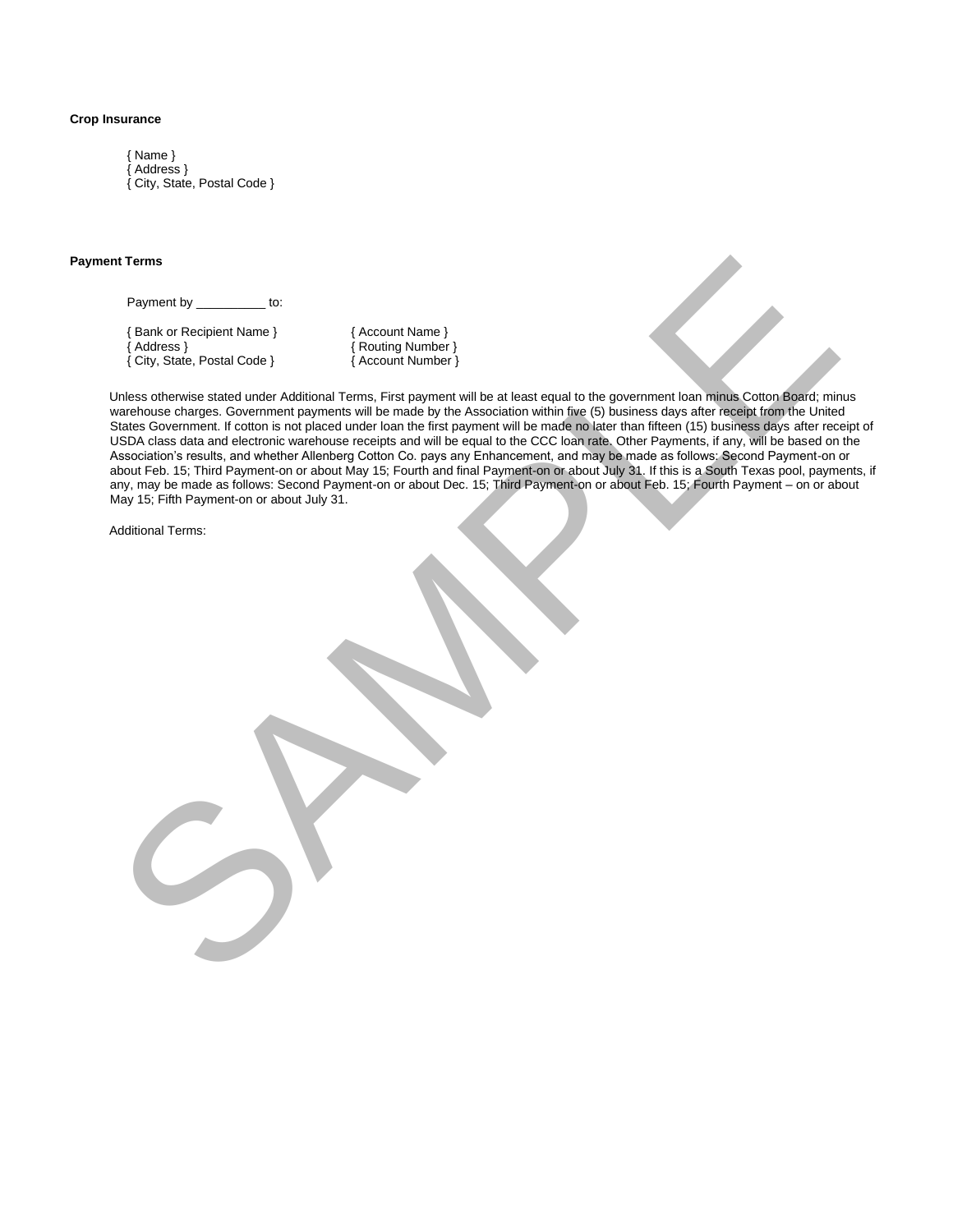#### **PROCOT COOPERATIVE**

#### **Lessor Participation Form for Crop Year \_\_\_\_ - \_\_\_\_**

The undersigned Lessor authorizes the Producer to enroll the following farms in ProCot Cooperative for the above crop year and agrees to the terms of the ProCot Cooperative Enrollment and Membership Agreement for said crop year in the form executed by the producer, and agrees to the ProCot Membership and Marketing Agreement for said crop year. The Producer's designated Agent is authorized to receive notices on the Lessor's behalf.

#### **Farms**

| <b>FSA</b><br>Farm               | <b>FSA</b>              | <b>FSA</b><br>State County | Tract/Unit                                                | $\%$<br>Share                                                                                           | Defer<br>Payment                                                                                                                                  | % to Defer | \$ Amount to Defer | Date                 |  |  |
|----------------------------------|-------------------------|----------------------------|-----------------------------------------------------------|---------------------------------------------------------------------------------------------------------|---------------------------------------------------------------------------------------------------------------------------------------------------|------------|--------------------|----------------------|--|--|
| Number                           | Code                    | Code                       |                                                           |                                                                                                         | To<br>Lessor                                                                                                                                      |            |                    | Payment<br>Requested |  |  |
|                                  |                         |                            |                                                           |                                                                                                         |                                                                                                                                                   |            |                    |                      |  |  |
|                                  |                         |                            |                                                           |                                                                                                         |                                                                                                                                                   |            |                    |                      |  |  |
| Producer                         | ${Name}$                | {Address }                 | { City, State, Postal Code }                              |                                                                                                         |                                                                                                                                                   |            |                    |                      |  |  |
| Lessor                           |                         |                            |                                                           |                                                                                                         | <b>ASSOCIATION:</b>                                                                                                                               |            |                    |                      |  |  |
|                                  | ${Name}$<br>{ Address } |                            | { City, State, Postal Code }                              | ${SSN/TIN}$<br>ProCot Cooperative<br>7255 Goodlett Farms Parkway<br>PO Box 2375, Cordova, TN 38018-2375 |                                                                                                                                                   |            |                    |                      |  |  |
| Signature:                       |                         |                            |                                                           |                                                                                                         |                                                                                                                                                   |            |                    |                      |  |  |
|                                  |                         |                            | Printed name of person signing                            |                                                                                                         | Note: If Lessor is unavailable to sign this form, then Producer MUST sign on behalf of the Lessor and Producer warrants that he/she has the legal |            |                    |                      |  |  |
|                                  |                         |                            | authority to commit the Lessor's portion to the contract. |                                                                                                         |                                                                                                                                                   |            |                    |                      |  |  |
| <b>Lessor Participation Form</b> |                         |                            |                                                           |                                                                                                         |                                                                                                                                                   |            |                    |                      |  |  |

#### **Producer**

| $\{ Name \}$                 |
|------------------------------|
| { Address }                  |
| { City, State, Postal Code } |

## **Lessor ASSOCIATION:**